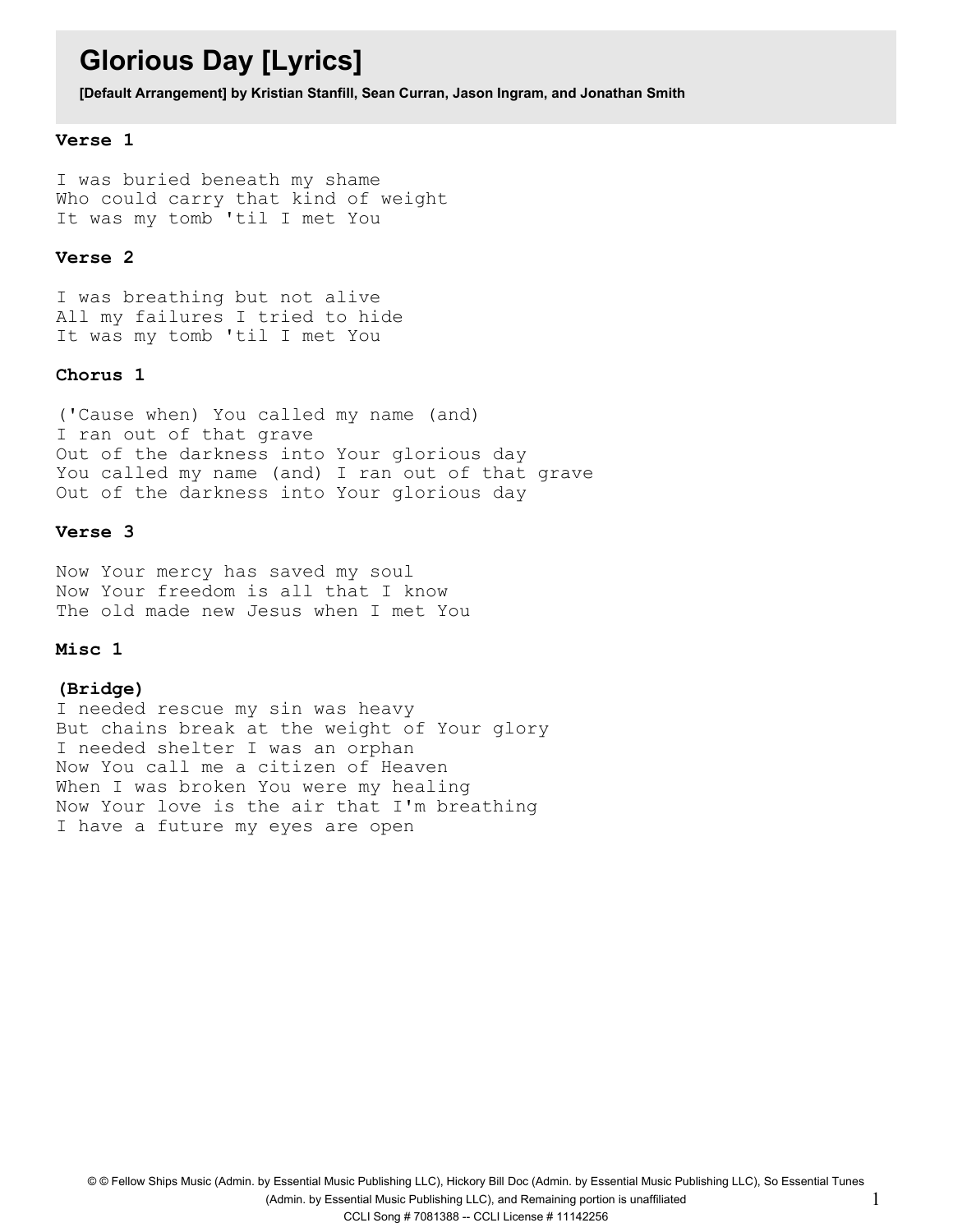# **God Is Able [Lyrics, 79 bpm, 4/4]**

**[Default Arrangement] by Ben Fielding and Reuben Morgan Intro, V1, C1, Inst, V2, C1, Inst, B, C2×2, E**

#### **Verse 1**

God is able He will never fail He is Almighty God Greater than all we seek Greater than all we ask He has done great things

## **Chorus 1**

Lifted up He defeated the grave Raised to life our God is able In His Name we overcome For the Lord our God is able

### **Verse 2**

God is with us God is on our side He will make a way Far above all we know Far above all we hope He has done great things

## **Misc 1**

## **(Bridge)**

God is with us He will go before He will never leave us He will never leave us God is for us He has open arms He will never fail us He will never fail us

### **Misc 2**

## **(Ending)**

For the Lord our God is able For the Lord our God is able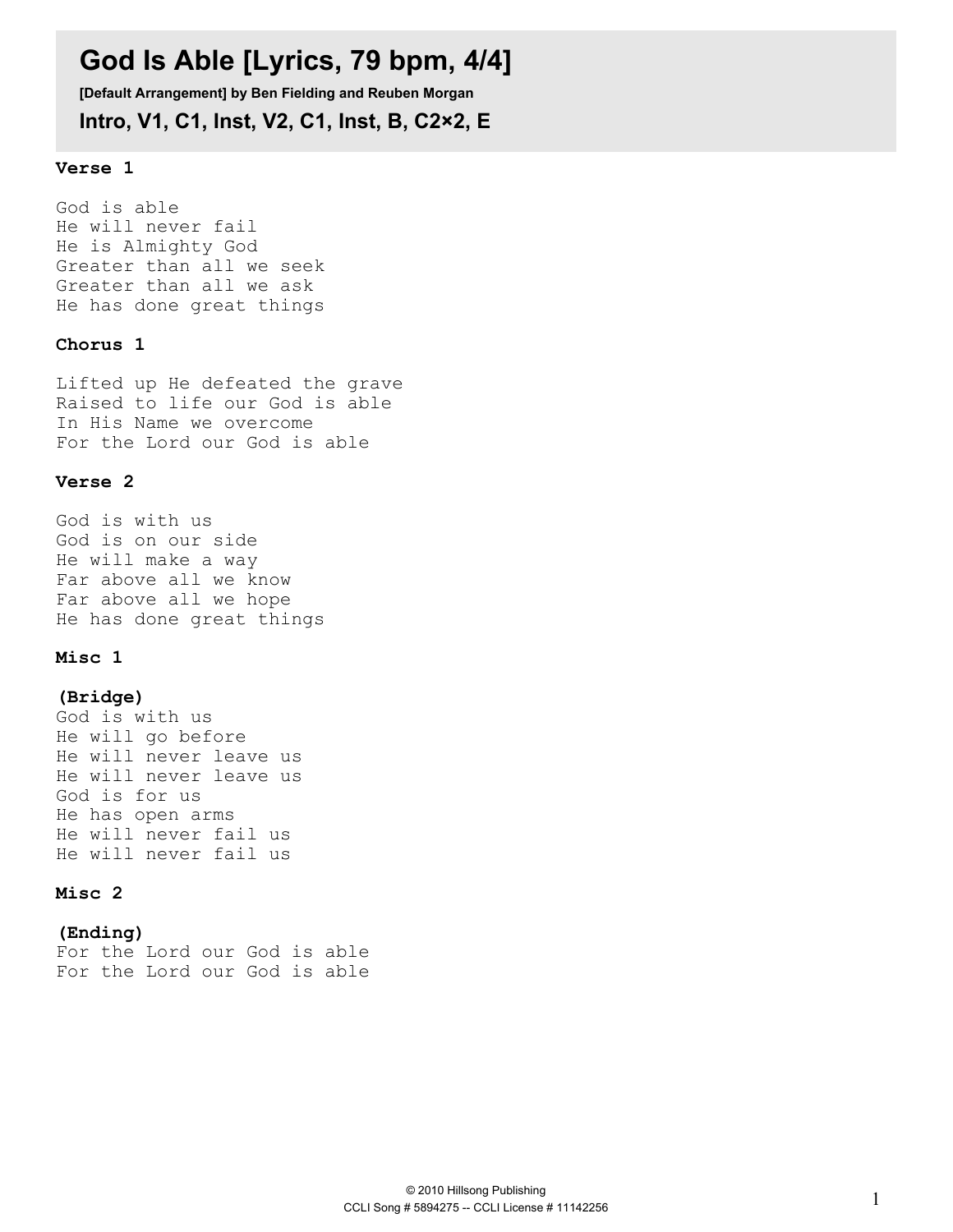# **Lay Me Down [Lyrics, 130 bpm, 4/4]**

**[Default Arrangement] by Jason Ingram, Jonas Myrin, Matt Redman, and Chris Tomlin**

**Intro, V1, V2, C, Inst, V3, C, B×2, C×2, Outro**

# **Verse 1**

With this heart open wide From the depths from the heights I will bring a sacrifice

# **Verse 2**

With these hands lifted high Hear my song hear my cry I will bring a sacrifice I will bring a sacrifice

# **Chorus 1**

I lay me down I'm not my own I belong to You alone Lay me down lay me down Oh hand on my heart this much is true There's no life apart from You Lay me down lay me down (Oh lay me down lay me down)

# **Verse 3**

Letting go of my pride Giving up all my rights Take this life and let it shine Take this life and let it shine

## **Misc 1**

**(Interlude)** Oh lay me down lay me down Lay me down

## **Misc 2**

## **(Bridge)**

It will be my joy to say Your will Your way It will be my joy to say Your will Your way It will be my joy to say Your will Your way always **(REPEAT)**

1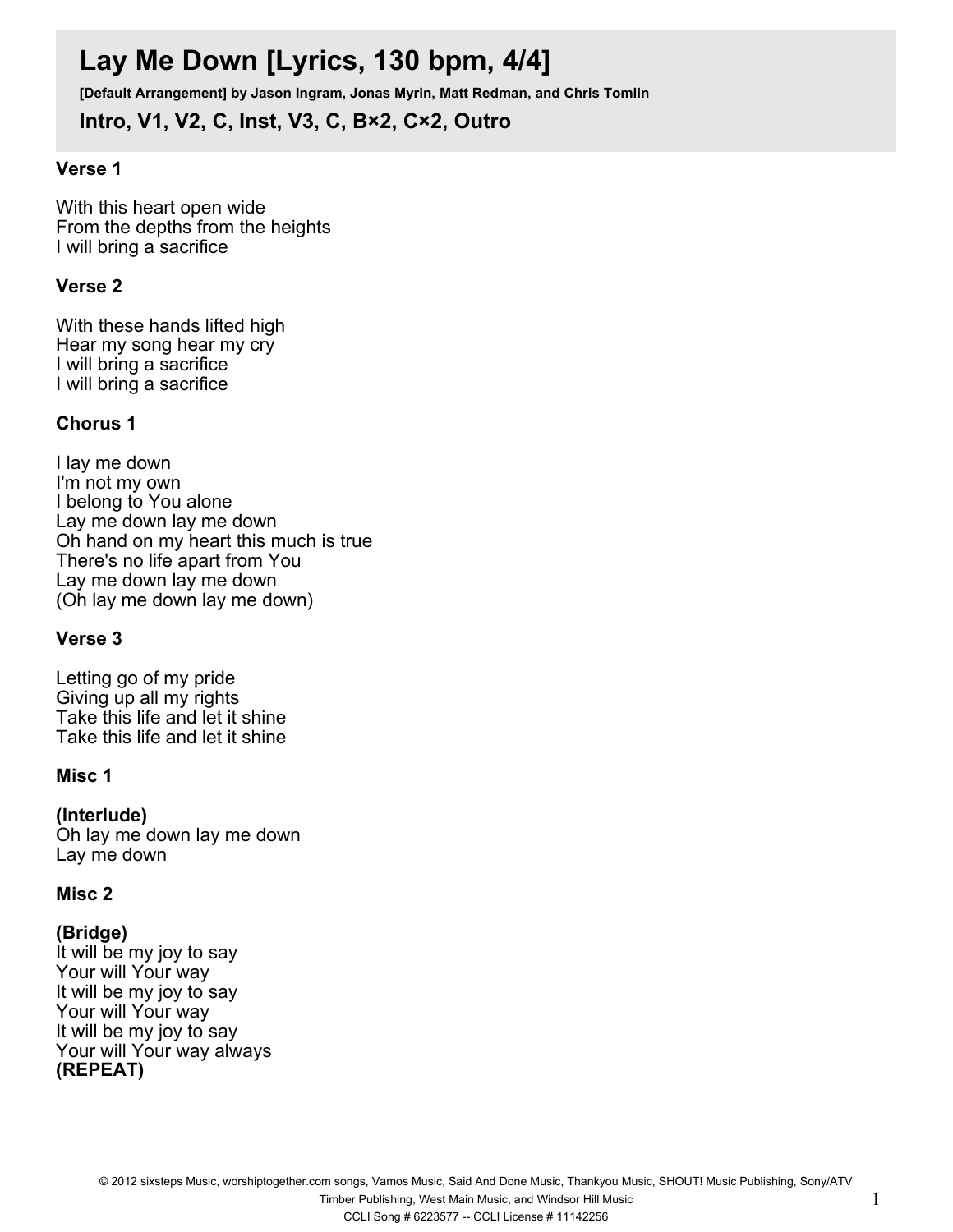# **White Flag [Lyrics, 83 bpm, 4/4]**

**[Default Arrangement] by Jason Ingram, Matt Maher, Matt Redman, and Chris Tomlin**

**Intro, V1, C, V2, Inst, B, C×2, B, Outro**

## **Verse 1**

The battle rages on As storm and tempest roar We cannot win this fight Inside our rebel hearts We're laying down our weapons now

# **Chorus 1**

We raise our white flag We surrender all to You All for You We raise our white flag The war is over Love has come Your love has won

## **Verse 2**

Here on this holy ground You made a way for peace Laying Your body down You took our rightful place This freedom song is marching on

## **Misc 1**

**(Bridge)** We lift the cross Lift it high lift it high We lift the cross Lift it high lift it high We lift the cross Lift it high lift it high We lift the cross Lift it high lift it high **(REPEAT)**